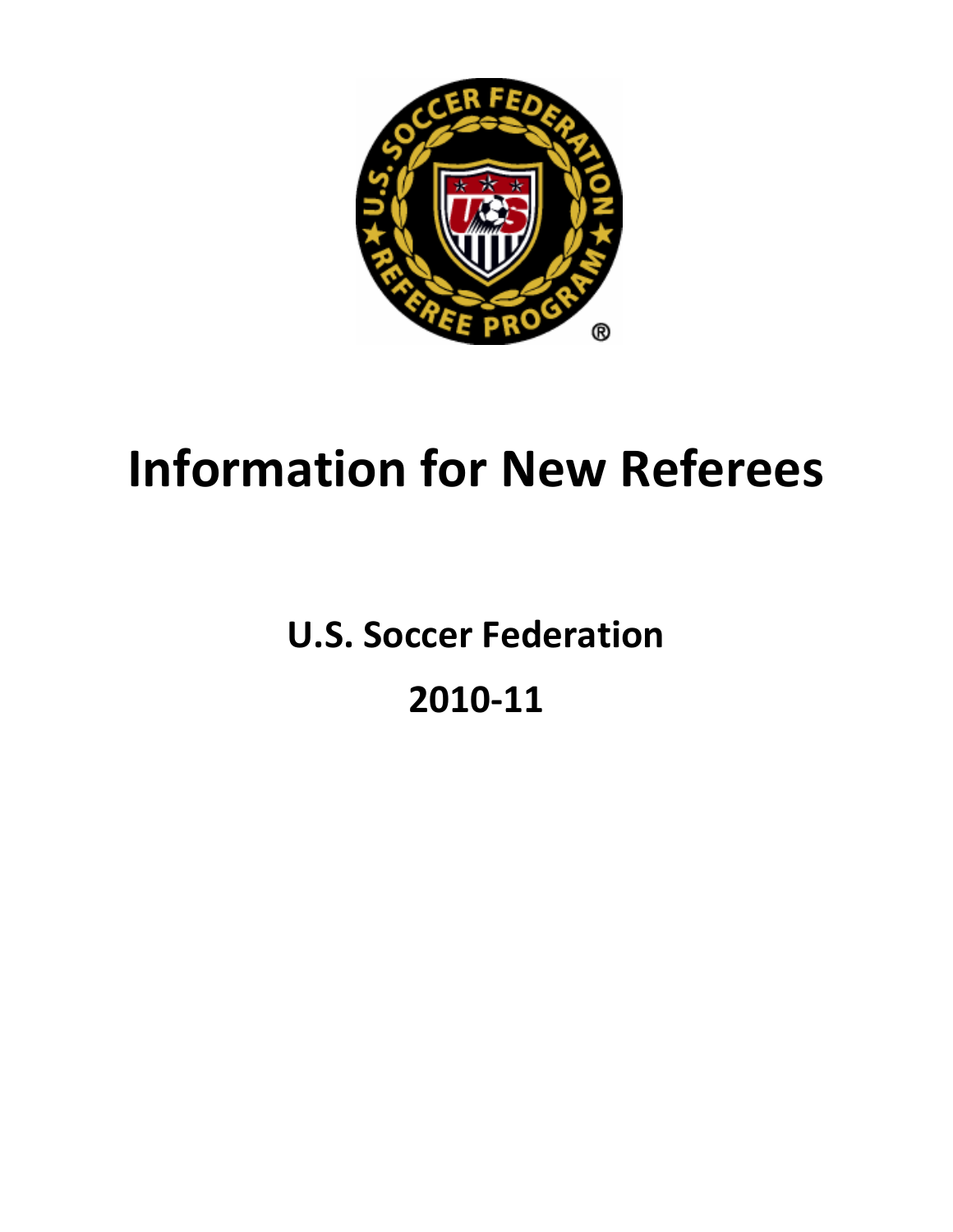

### Information for New Referees

#### Welcome to the U.S. Soccer Referee Community

You have been through the entry level class, completed all the requirements and have your badge. Now what? The class you took taught you a lot about the Laws of the Game and the mechanics of refereeing, but there are still probably many questions you might have about being a referee.

Based on feedback from thousands of new referees just like you and with the help of more experienced referees who have been where you are now, this information has been put together as a source of helpful tips and advice. All referees, including those who have done World Cup Games, have started just like you and have learned these lessons the hard way. The advice found here will get you off to the best possible start.

Remember to have fun!

#### Getting Game Assignments

- Initial assignments will likely come from a youth league assignor and will be in the lower level games. Even if you are an adult, it is best to start with lower level games with less intensity.
- Make sure you received the names of your local assignors during the entry level course. If you did not, contact your instructor for the course and ask how you find out who assigns games in your area. Write down these names and how to contact them at the end of this booklet.
- When accepting more than one assignment in a day, make sure you allow enough time to travel to the next game. Always remember to arrive at least 30 minutes before kick-off.
- Make sure you let your assignor know what your game schedule looks like if you are playing and if you have any conflicts of interest with other teams, such as family members playing on or coaching teams in the same league.
- If you are interested in working as a referee at tournaments in your state, watch for a listing on your state association website, or the referee committee website. The referee assignors for tournaments are usually listed, as well as a way to get in touch with them. Also, ask around for information on which tournaments are best for new officials.

Game fees: The game fees paid to referees vary from state to state, and sometimes even from league to league. You will be able to find out what the game fees are and how you get paid from your assignor and/or your area (district) referee administrator.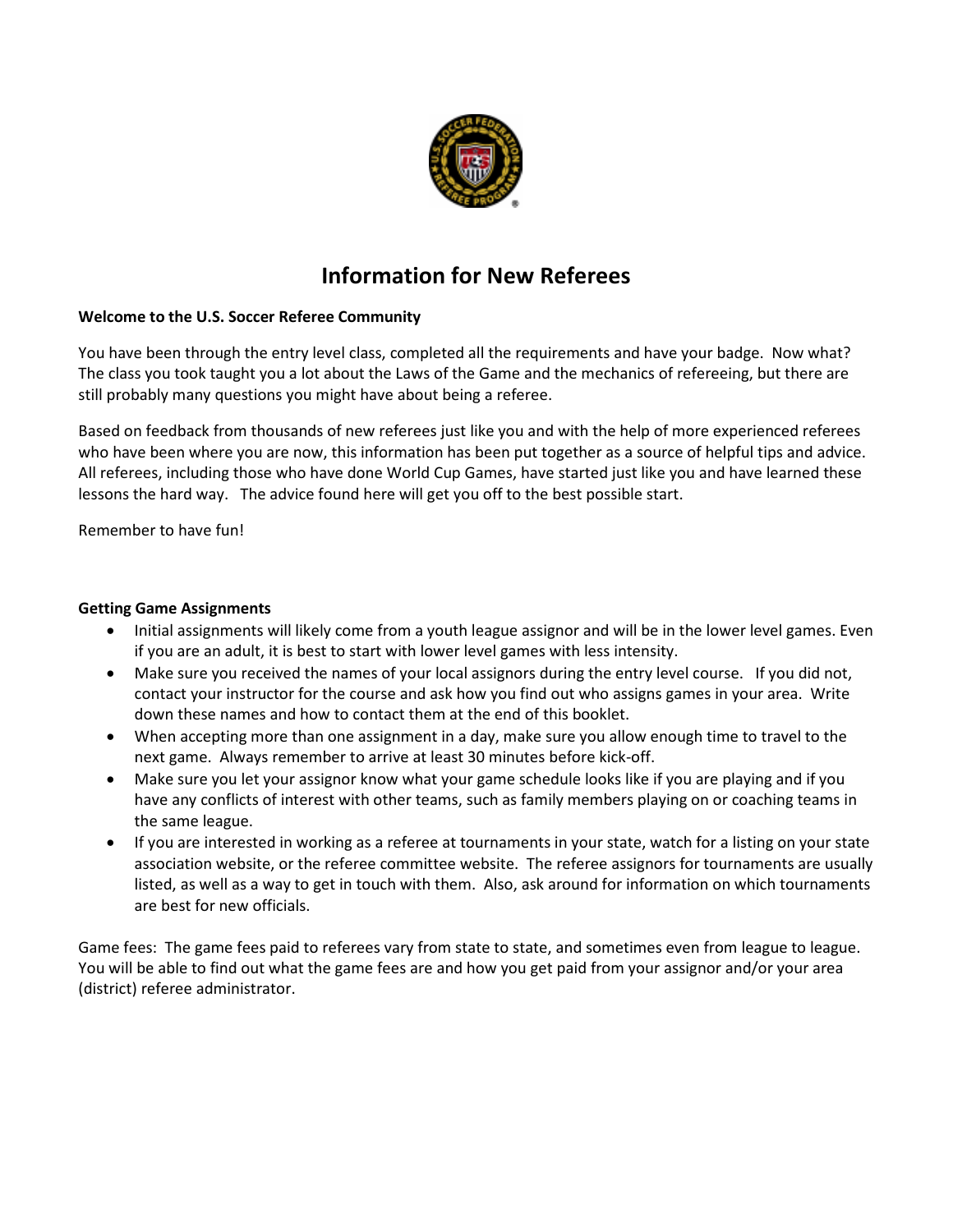#### Making a Good First Impression

#### Know the Laws:

- Success begins by being prepared.
- Read and know the Laws of the Game. Keep up to date on the correct interpretations.
- Know the accepted mechanics approved by the U.S. Soccer and found in the Guide to Procedures for Referees, Assistant Referees and  $4<sup>th</sup>$  Officials. You should have received this booklet in your entry level course. If you did not, then contact your instructor or download it from USSoccer.com
- Know the local Rules of Competition. You can usually find these by checking the league's website or asking your assignor. In particular, make sure you know:
	- o Length of the half
	- o Size of ball
	- o Number of players
	- o Substitutions
	- o Penalty kicks or no penalty kicks
	- o Direct free kicks allowed or only indirect free kicks
	- o Offside, no offside
	- o What you do with the game report
	- o Uniform requirements
- As a new referee, you will not make all the right decisions. Do not get upset if you make a mistake. Just learn from it. And learn from working with and watching more experienced referees.

#### Dress and Act Professionally:

- If you expect to command respect (one element of game control) on the field, then you must look and act like a professional.
- Approach the game in a way that shows you are looking forward to being there and being a part of the game.
- Dress for success wear the proper U.S. Soccer uniform with your referee jersey tucked in and your socks pulled up. Wear the uniform properly any time you can still be seen by the players, coaches, and spectators.

#### Take Charge:

- Taking charge does not mean yelling and acting like a dictator. This only encourages people to yell back at you.
- Greet each coach with a firm handshake and a smile. Look each coach in the eyes.
- Use common courtesy- "Thank you", "Please", "Sir", "Ma'am"
- Issue firm, simple instructions to the players so they know you are capable of managing the game.
- Start the game on time.

#### What You Need to Have:

- An approved U.S. Soccer referee uniform. The gold shirt is the most often used referee shirt jersey color for referees so it should be the one jersey you purchase right away. If you are only getting one jersey, then (depending on your climate) you should probably buy the short sleeved one. You can add the long sleeve jersey later after. Once you have more game experience, you should add one of the alternate color jerseys. You do not need to buy all the different colored jerseys right away. However, if you advance as a referee, then you will need to add the alternate colors over the next few years.
- Solid black referee shorts or black shorts with the U.S. Soccer Referee logo on the leg.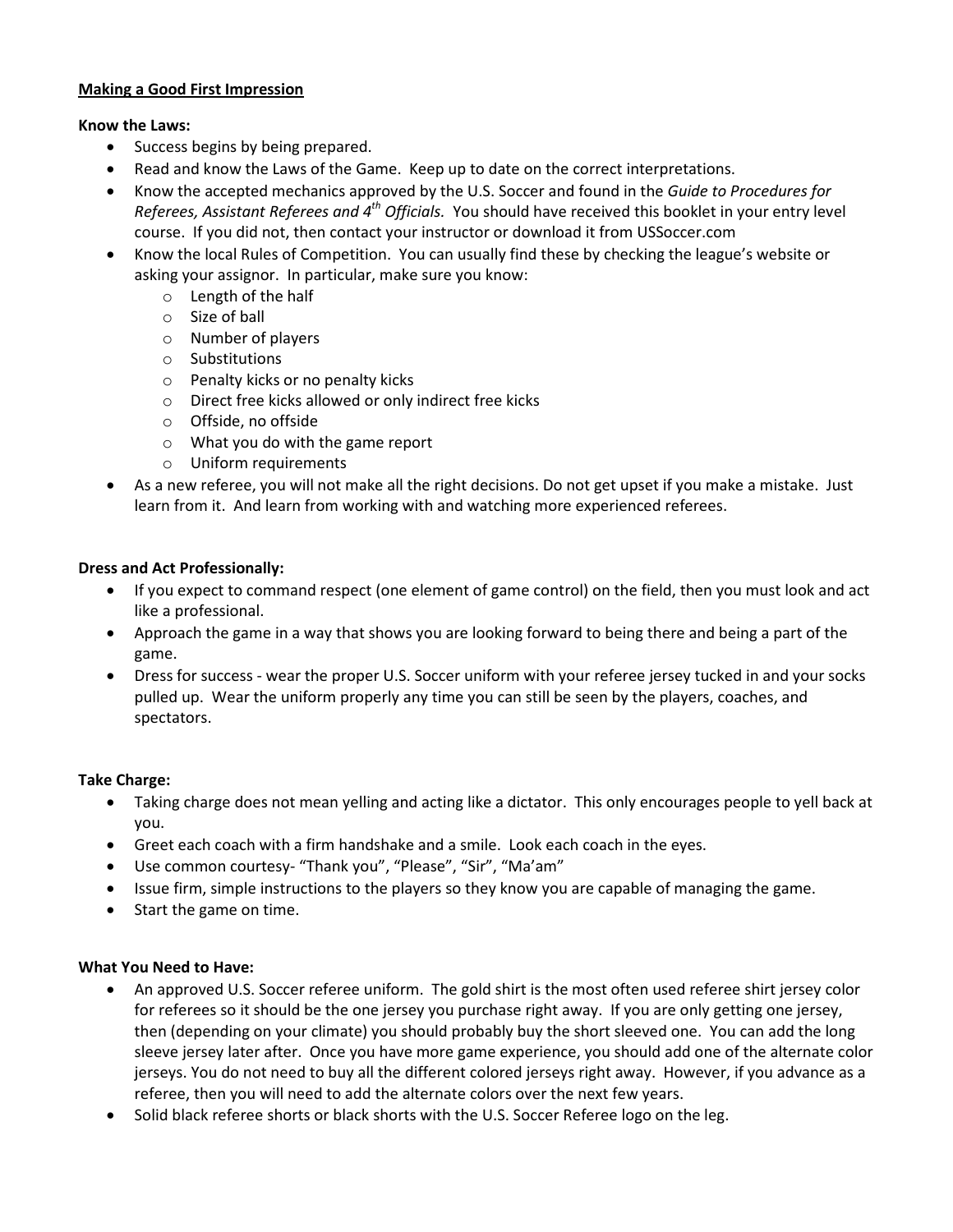- Black socks with either three white stripes or the U.S. Soccer logo at the top. Socks should always be pulled up to your knees. Pulling the socks down to your ankles when off the field may help your "tan line" but it looks unprofessional.
- Solid black shoes a brand logo is OK, preferably only white, but no other colors or decorations you will be spending a lot of time in your referee shoes so make sure they are very comfortable (and keep them cleaned as much as possible).
- Your current year U.S. Soccer badge on the left shirt pocket of your jersey.
- Your 16 digit U.S. Soccer identification number for tournaments. You will find this number on the ID card you receive in the mail after you have taken the course and registered. You will get a new card each year, but the number will not change. If you need your ID number before you receive your card, please contact your area referee administrator or your SRA/SYRA. If they do not have it, then you may contact U.S. Soccer.
- A referee bag that should contain the following:
	- $\circ$  A watch with stopwatch functions two watches are preferred, one for starting and stopping and one for keeping a running time in case you forget to start or restart the first one
	- o Pens/pencils
	- o Notebook
	- o Red and yellow cards
	- o Tossing coins
	- $\circ$  Whistles always have an extra in your bag
	- o Flags for the Assistant Referees or Club Linesmen (if you are working alone)
	- o Cold weather gear when the time of year makes it necessary
	- o Street shoes and dry socks
	- o A large plastic trash bag (to put your ref bag inside in case of rain)
	- o Sunscreen
	- $\circ$  Snacks (energy bars are great!) if you are going to be doing more than one game
	- $\circ$  Rubber bands or baggies to hold and separate player/coach cards for each team
	- $\circ$  Water referees are also athletes, and proper hydration is important for performance.

#### Getting to the Field:

- You should arrive at the field at least 30 minutes prior to the game.
- If you do not drive, make sure that someone knows you need a ride to your field and make arrangements for someone to pick you up to take you home.
- Bring a cell phone or change for emergency telephone calls, and have the telephone number of your assignor and club contact.

#### Pre-Game Responsibilities

#### Inspect the Field:

- Look for holes or depressions that could cause twisted or broken ankles and see if holes can be filled. All dangerous rocks, trash, or other objects that do not belong on the field should be removed.
- Nets should be securely fastened to the goal posts and netting pulled back so as not to interfere with the goalkeeper.
- Goal posts must be securely anchored to the ground. Sandbags on the frame toward the rear are acceptable. Posts don't have to be in the ground, but the goal frame must not be easily tipped over. No matter how good the goals look at a distance, always carefully inspect them. If they are not securely anchored do not start the game. Safety first! Any problems, even if corrected, must be reported to the league and the SRA/SYRA.
- Corner flags are in place and are not dangerous to players (at least 5 ft. high).
- Entire field is properly lined.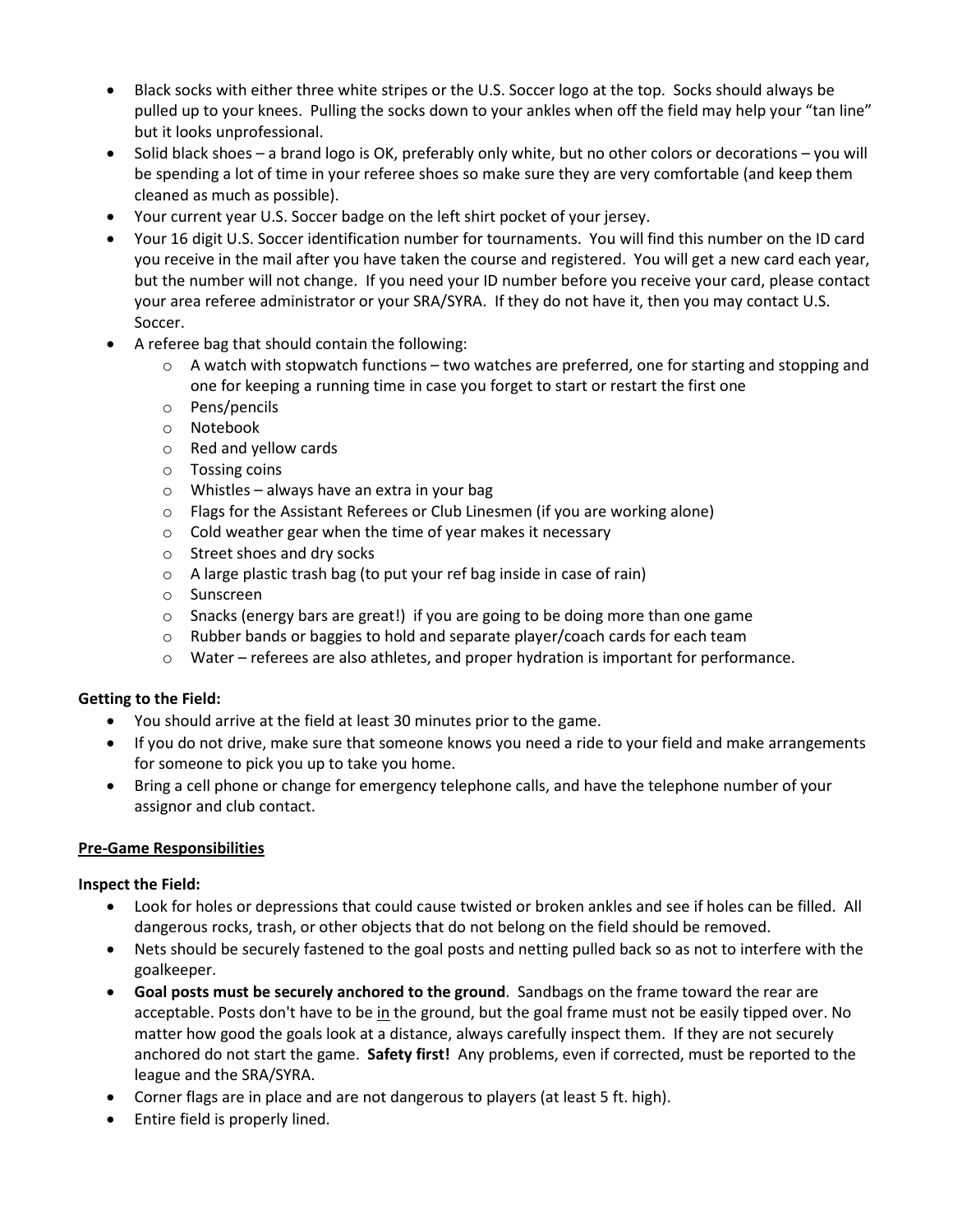- If anything is needed, the home team is responsible for fixing field problems.
- Any issues with the field should be noted on the game report.

#### Check in the Players:

- Home team players/coaches should be checked first but it is not a requirement. You should start with the team that appears to be most ready for inspection.
- Make sure that all jewelry, earrings, watches, etc. have been removed. A medical ID must be taped to the player's chest or wrist with the info showing. (Earrings must be removed. Covering them with tape does not make them legal.)
- All players must wear shin guards and socks must be pulled over shin guards.
- Player's shirts must be tucked in.
- Check in players and coaches as per the requirements and the Rules of Competition for that league.

#### If You Are the Assistant Referee:

- Pay close attention to the referee during the pre-game conference. If you do not understand something the referee is saying, ask for clarification.
- Make sure you understand how the referee wants you to manage substitutions, how long to hold the offside signal, etc.
- Hold the flag in the proper hand. The flag should be held in the hand closest to the referee. Referees usually run a left diagonal, which means the flag will be in your left hand most of the time.
- If you turn sideways to walk up or down the field, switch hands with the flag as necessary so the flag is field side and the referee can see the flag clearly. The flag should always be switched hand to hand in front of you, below your waist, and not above your head.
- Make eye contact with the referee as often as possible throughout the game when you are not watching for offside or attending to other AR duties. If you see the referee making eye contact with you, nod or give a "thumbs up" (or something similar) to "answer" the referee.
- Stay even with the second-to-last defender (remember the goalkeeper is usually but not always the last defender). This gives you the best position you to make accurate offside decisions.
- Follow the ball all the way to the goal line so you'll be in position to see if the ball completely (even just barely) crosses the goal line. Following the ball to the goal line each time is an excellent habit to get into.
- When you're running a line, side-step so you stay square to the field as much as possible. This position allows you to continue to see the field and players. When you need to sprint hard to the goal line to follow play or the ball, then turn and run normally but still watch the field.
- Run to the corner flag, or close to it, when signaling for a goal kick or corner kick. Raising your flag yards away from the corner flag or goal line not only calls attention to the fact that you not in the correct position to make that decision, but also carries with it the idea that you are either lazy or you don't care enough about the game to be in the proper position to make the call. However, there are times when the ball moves faster in the air than you can run – don't worry about it, just do the best you can to catch up.
- Follow the referee's pregame directions on handling substitutions but, in particular, make sure that you have counted the players coming off and the substitutes coming on so that you don't wind up with too many players on the field.
- When signaling for a ball that is clearly off the field across the touchline, point your flag in the direction the throw-in will be taken (not straight up). This is very helpful for the referee in making a decision on which team last touched the ball and which team should be awarded the throw-in.
- Assist the referee in making sure the throw-in is being taken from the correct spot by pointing with your free hand to where the player should be standing when taking the throw-in. Be proactive. Do not wait for the player to make a mistake; help them get it right.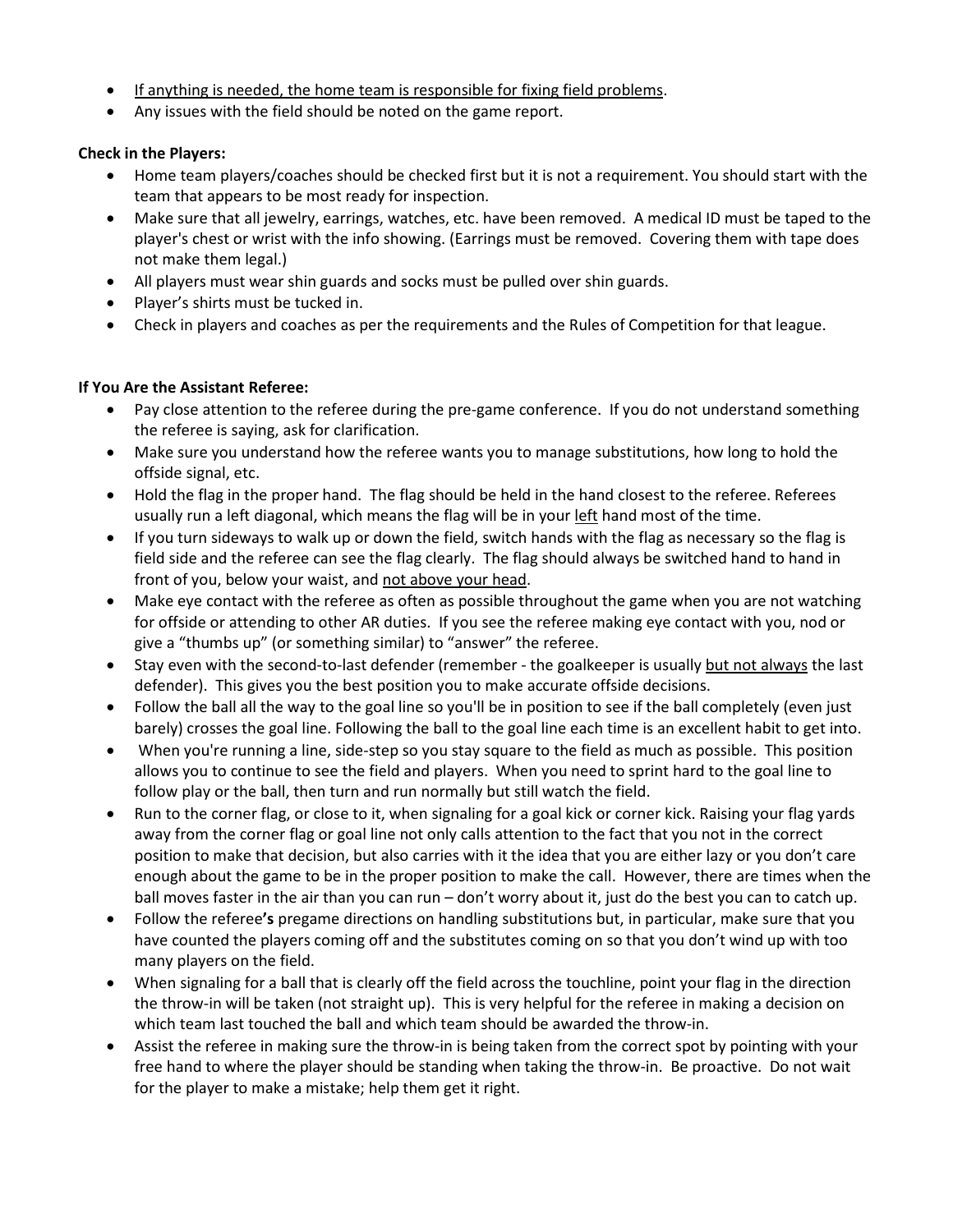#### If You Are the Referee:

- You will probably do more games as an AR at first, but when you are assigned as a referee, remember to conduct a pre-game with your ARs. Tell them what you would like them to do in various situations, such as throw-ins, free kicks, goal kicks, etc. and make sure they understand what you are asking from them.
- Review offside and make sure the ARs have a clear understanding of the Rules of Competition for the league in which you are working.
- Be aware of your position on the field. It's tough enough to properly call a soccer match when you are on top of the play. It is impossible to make correct decisions when you stay close to or within the center circle. Even when officiating at the small-sided game level, get in the habit of being in the proper position and working hard.
- At first, you may have to remind yourself to lift the focus of your vision from the ball and the legs of the players so you learn to take in the whole area of active play. It is normal for new referees to have to make this conscious effort to lift their eyes. Once you are more experienced, it will be instinctive for you to see a large area of play if you condition yourself to do this from the beginning.
- Always think about your positioning you should know why you are where you are. What do you gain by being in this position?
- Maintain good eye contact with your ARs throughout the game. A good habit to get into is to make eye contact with your ARs on every dead ball situation.
- If you are working a game alone, remember to appoint club linesmen to help you out with balls in and out of bounds. Club linesmen cannot call offside or fouls, so this means you have to work extra hard in the middle and concentrate to make sure you are covering offside on both ends of the field. You will have to adjust your diagonal accordingly when working alone so you are where you need to be. You should ask for a club linesman from each of the teams, rather than two from the same team.
- If you have only one official AR and will use only one club linesman, consider asking one team to supply someone for the first half and the other team for the second half.
- Make your hand signals clear. Point the direction with a straight arm, fingers extended together.
- Blow clear and sharp whistles. Learn how to make your whistle "talk" for you.
	- $\circ$  Use the whistle to communicate control. Too many newly certified referees make a call with barely an audible "tweet" which tells everyone on the field that you are unsure of yourself. On your first call, give the whistle a firm blast and confidently point in the direction of the play. A firm whistle will eliminate 50 percent of the arguments. Vary the strength of your whistle depending on what happened – if there is a serious foul, for example, blow the whistle very loudly an/or several times.
- Be decisive in your calls. Players and coaches may try to take advantage of the situation if you seem unsure.
- Run the diagonal system of control when you have ARs assigned with you. The most accepted diagonal system is from the right corner to the left corner – referees refer to this as a "left diagonal" – but remember that this is not a straight line. Go where you need to go to see what needs to be seen.
- If you do not have ARs assigned and you need to use spectators as linesmen, ask them to only indicate when the ball has completely crossed over the touchline or goal line and not the direction of the throw or whether it is a goal kick or corner kick. That is your decision. Remember that "ball in and out of play" is the only thing they can call as club linesmen.
- At half time and after the game, review all the results (number of cards, scores for each team and any incident that occurred, as well as the information required to be reported by that particular league) so your game report is accurate.
- When you are working with more experienced officials, ask them for help after the game and discuss situations where you think there was a problem.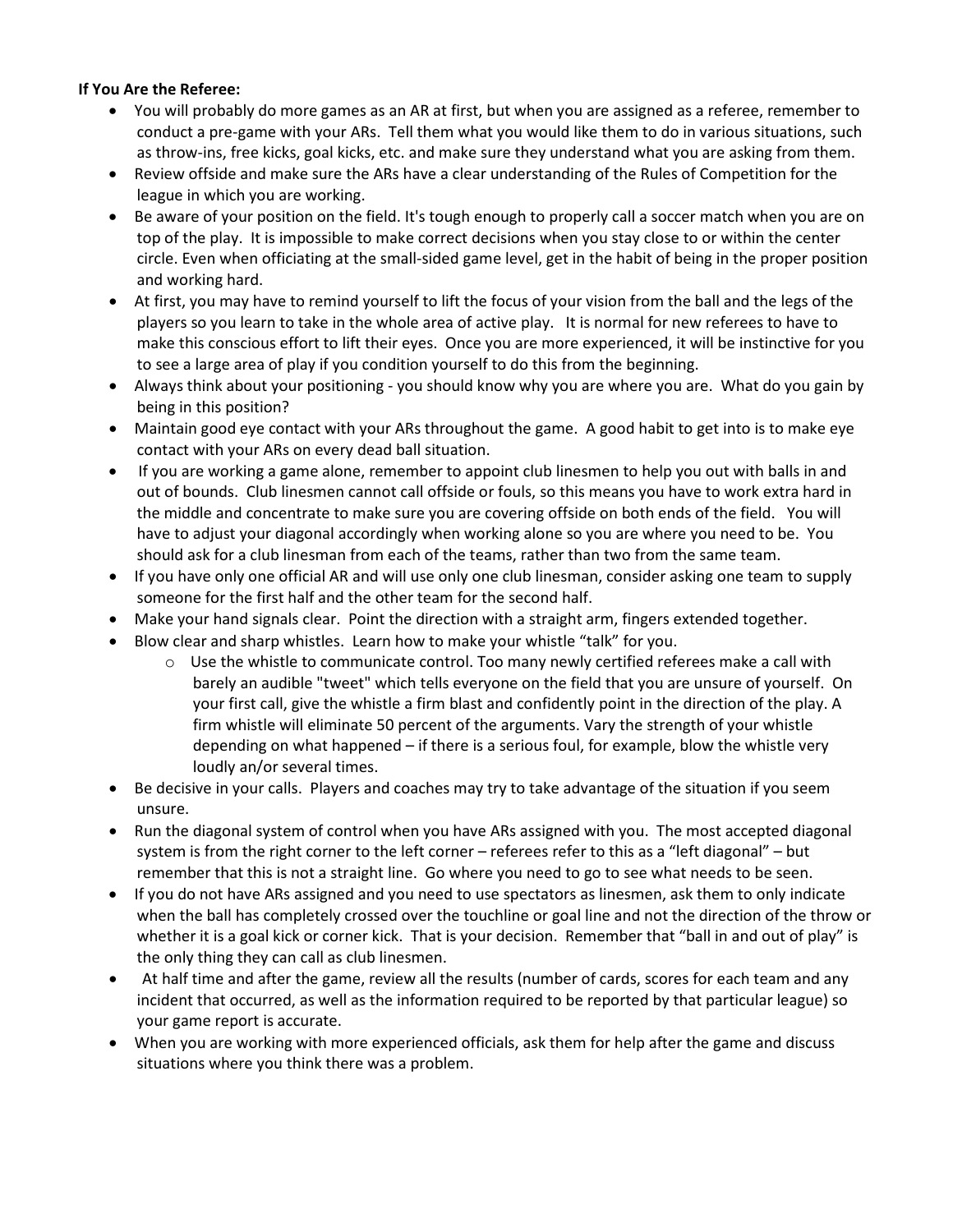#### Managing Difficult Situations

#### Dealing with Problem Coaches:

- Set the ground rules be proactive
	- $\circ$  Show them where the team and the coaches will be seated. Make sure they understand that they must stay in that area.
	- $\circ$  If there is more than one coach, ask which coach will be giving instruction to the players and who will be asking for subs.
- Don't let the coaches intimidate you. Give them respect and ask for respect in return
- Be confident in your knowledge of the Laws of the Game and Rules of Competition.
- Remain calm. If someone is yelling at you, do not yell back at them. Speak respectfully and quietly, so the coach must quiet down to hear you.
- Do not take someone yelling at you personally. It happens to all referees, even the most experienced. However, once the coach steps over the boundaries of the game and begins to make his comments personal or abusive, you must deal with it. Slowly and calmly walk over to the coach. In a polite and respectful way, inform the coach that this type of conduct is unsporting and continuing with this type conduct will result in his or her removal from the game. If the behavior continues – respectfully and professionally ask the coach to leave. If the coach refuses to leave, give the coach a warning that if he or she does not leave, you will end the game. If the coach does not leave in a reasonable amount of time (a few minutes), end the game. Be sure to file a very detailed report with the league so there is a good understanding of why the game was ended early.

#### Dealing with Problem Players:

- Make your presence known from the moment you walk on the field that way players know you are in charge. Stand tall, look people in the eye and smile confidently. Have your pre-game questions down introduce yourself even if you have worked games with the same coaches before, ask for copies of the rosters, get the game ball from the home team and inspect it, check in players. (Do not tell players how you are going to call the game and what you are going to call and not call. This can cause you major problems later on.) Doing these game management things confidently will carry over into the game.
- Remember to blow the whistle with confidence, even if you are not feeling so confident, and use decisive signals with straight arms.
- If you have a difficult player dissenting or doing something else to disrupt the game, at a stoppage of play, issue a caution to them and let the player know that kind of behavior is unacceptable. If the player still insists on being difficult, use a well delivered warning to let them know that you have just about reached the limit of what you are going to take. It is often helpful to let the coach know this particular player is wearing out their welcome and the team may soon be playing short. Give the coach an opportunity to take care of the problem for you (perhaps by substituting out this player). If the bad behavior continues, issue a second caution and then a send off (red card). Remember that the proper procedure for this is to display the second yellow card and then the red.
- Remain calm when talking to players, but be firm in your voice and your decisions. Do not yell at players and never use foul or abusive language no matter what they are saying to you. Speak softly so the players must quiet down to hear you.
- Listen to what players are saying. Allow them to vent for a few seconds without calling it dissent, so long as it does not become abusive or personal (however, if you are the referee, never allow a player to vent at one of your AR's). You might find out about fouls you are missing, or there may be something else going on that can be easily corrected. This tactic also lets the players know you are willing to listen … up to a certain point. This type of exchange should not go on often in a game and should be very brief (for example, in the "heat of the moment"). If it goes on longer, you must deal with it. The more experience you have as a referee, the easier it is to know how, when, and where to set boundaries.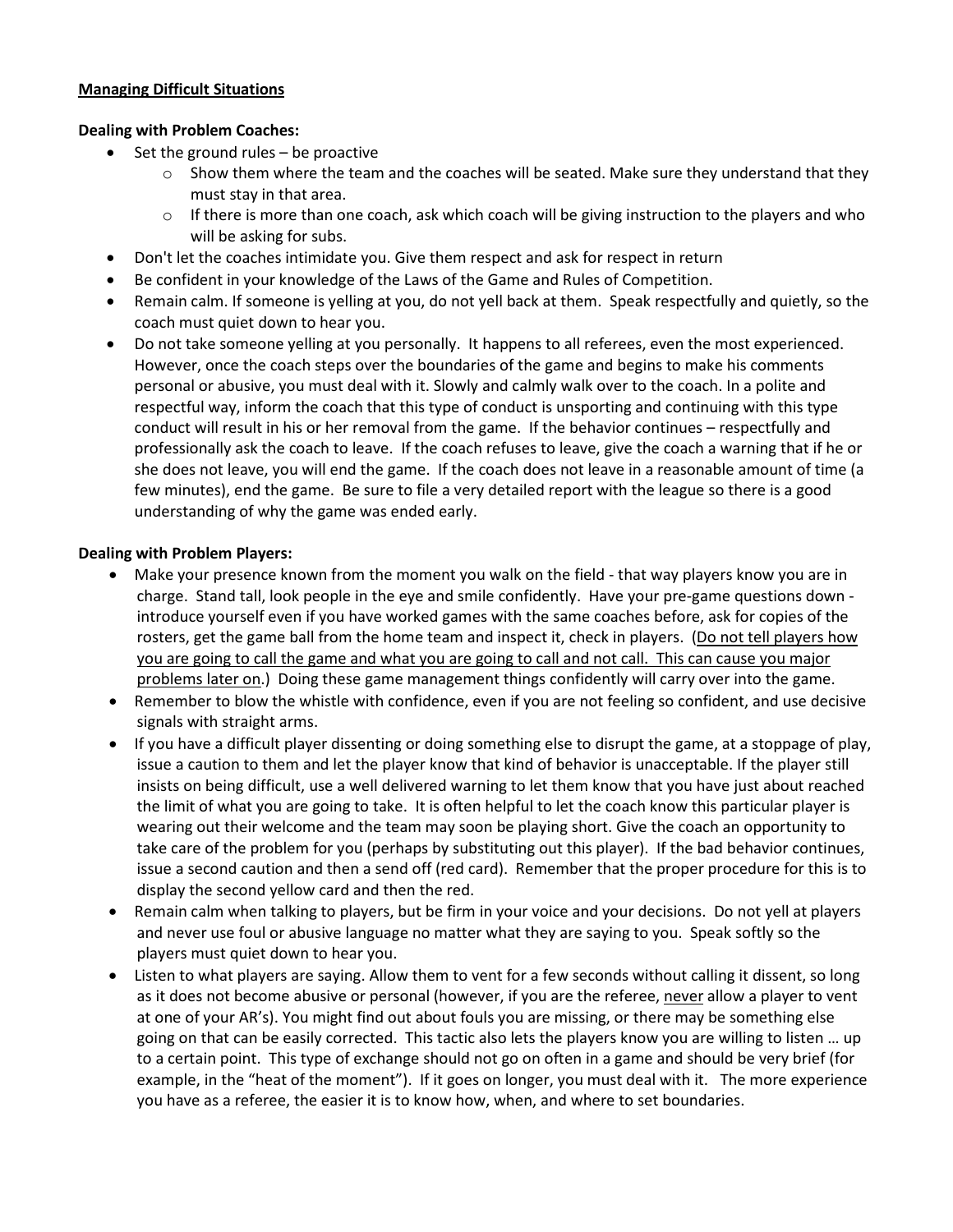#### Dealing with Problem Parents

- Remain calm.
- Do not get into discussions or arguments with the sidelines.
- Enlist the support of the coach. Ask him to speak with the offending spectators and let him know that, if the behavior continues, the game will not. This will usually be enough to quiet most parents (other parents may understand the consequences and help with the problem spectator).
- If you have asked the coach to deal with problem parents and the situation continues, ask the coach to have the spectator leave the area. If the spectator refuses, tell the coach that, if the spectator is not removed, the game will end. Give the coach a reasonable amount of time (a few minutes) to deal with the situation. Remember, you cannot dismiss a spectator directly but must work through the coach or a tournament or league official.
- If the parent does not leave, you should feel free to end the game. Include any misbehavior on the part of the spectators in your game report to the league so that this type of behavior can be disciplined and stopped. Most leagues and state associations have methods for dealing with bad behavior, but doing so often requires a written report from the referee.

#### Getting Feedback from Peers

- To be a good referee, you must continue to learn and improve with every game.
- Experience is the best teacher and confidence builder. The more games you do, the more comfortable and confident you will be.
- If something occurs in a game and you are not sure if you made the correct decision, go back to the Laws of the Game and Advice to Referees after the game and double check.
- Talk to more experienced referees about the decision you made and whether or not you should have done something differently. Call or email an experienced referee with the question.
- Watch experienced referees and notice how they deal with specific situations that cause you trouble in a game.
- Have experienced referees watch and critique you, and then remember to try the suggestions they give you.
- Seek out experienced referees to work with. By running lines for experienced referees, you gain a better appreciation as to what the protocols of the game are as well as learning about ways in which you can improve your game. This is an excellent tool. Once you have done this for several games, ask to have experienced referees as your assistant referees when you work the center.
- Go slow in advancing to more difficult matches do not rush it, but also challenge yourself to keep growing as a referee by taking more challenging assignments once you have reached a comfort level where you are currently being assigned.
- Attend referee seminars, workshops and clinics.
- Watch games of every age and competitive level whenever possible. This helps you not only by watching skilled referees work, it also helps you to learn more about the way the game is played.

#### Next Year is Just Around the Corner – Recertification:

- Referees must register each year with U.S. Soccer through their State Referee Administrator. The Referee Administrative Handbook tells you what you need to do to recertify.
- The email addresses for all state referee administrators can be found at ussoccer.com/Referee Programs.
- If you do not know when or where to recertify for the upcoming year, contact your State Referee Administrator (SRA), State Youth Referee Administrator (SYRA) or State Director of Instruction (SDI) in the fall or winter, before the beginning of the next year.
- $\bullet$  U.S. Soccer referee registration for each calendar year ends on June 30<sup>th</sup>. If you want to referee in the fall, you must recertify before June of that year. You may not take the field until you have registered for the current calendar year.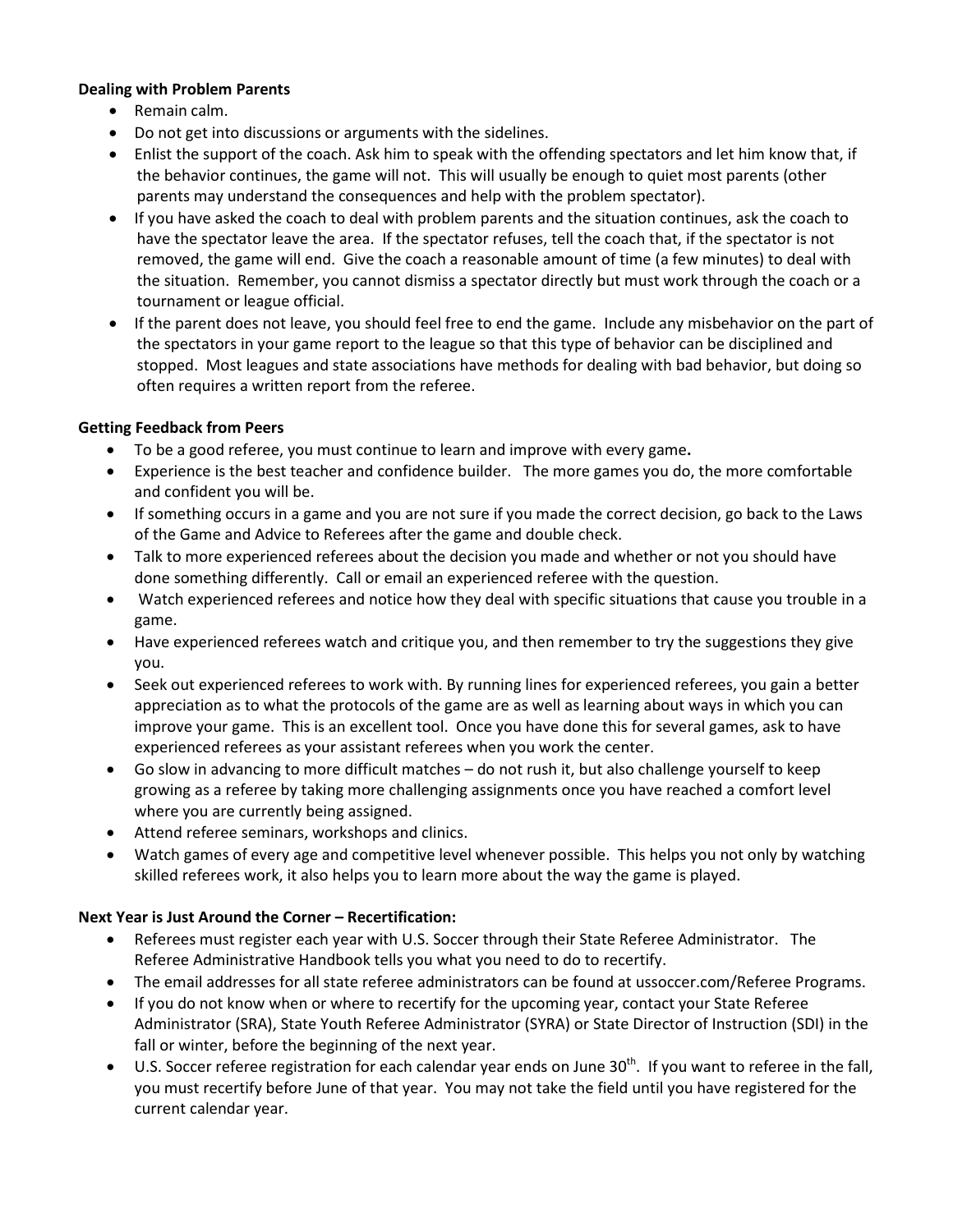• If you fail to register for a particular calendar year, you will still be permitted to register for the following year by taking a recertification course and passing the test; however, you must wait until January 1 of the new calendar year to complete this registration.

#### Resources:

- Laws of the Game (and Laws of the Game Made Easy)
- Guide to Procedures for Referees, Assistant Referees and 4<sup>th</sup> Officials
- Referee Administrative Handbook you will find the criteria for upgrading here, along with how to write misconduct reports and other valuable information about the Referee Program
- Advice to Referees may be downloaded and printed
- Offside Made Easy
- Position papers all are available at ussoccer.com/Laws of the Game
- You Make the Call (available at ussoccer.com)
- Ask a Referee (available at ussoccer.com)
- Many other training presentations are available at the ussoccer.com

#### Additional Questions on Refereeing

Talk to your State Referee Administrator, State Youth Referee Administrator, State Director of Instruction, or State Director of Assessment for their guidance, as they are there to help you. Remember that you can find their email addresses at ussoccer.com or on your state's website.